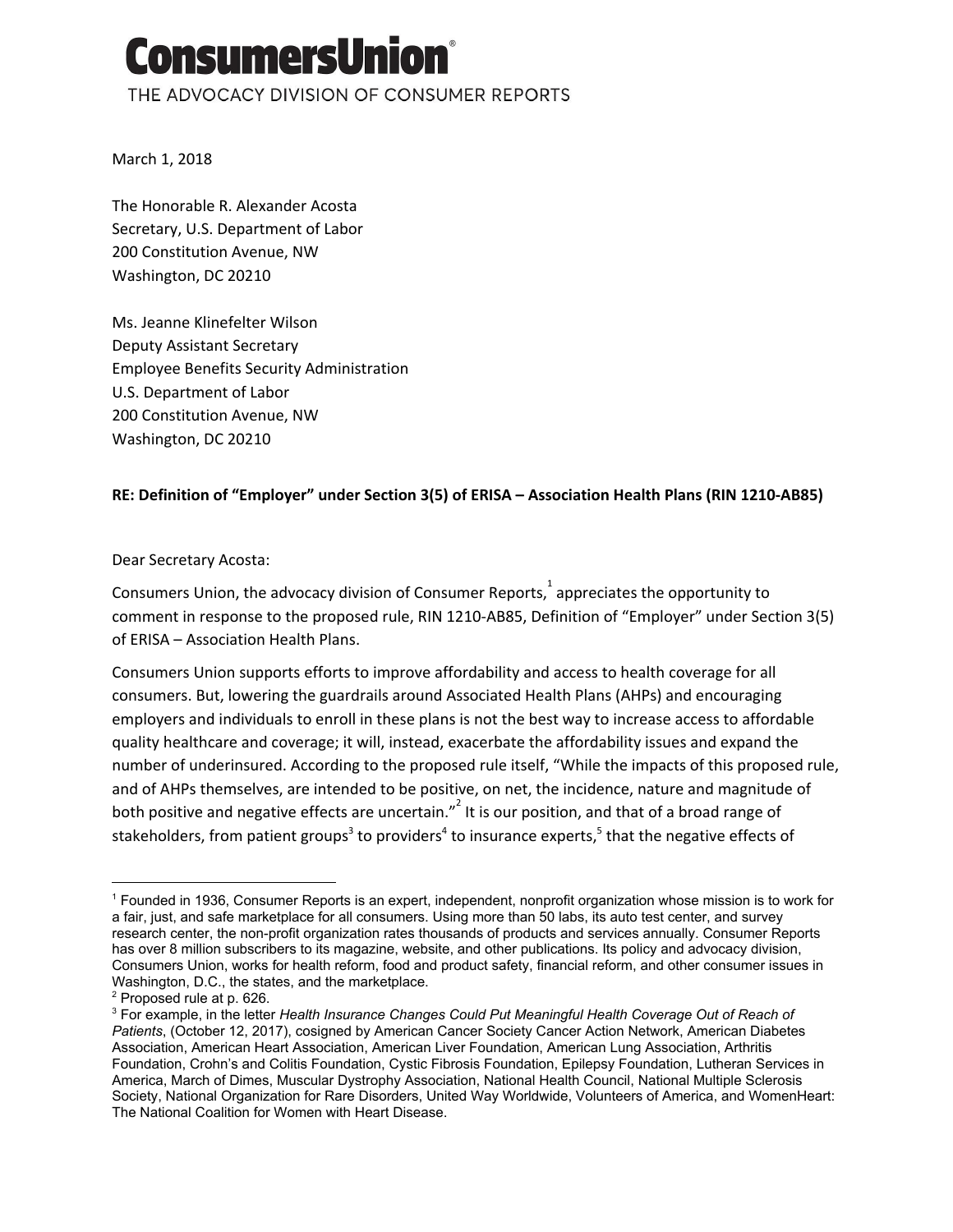expanding the footprint of AHPs clearly and by far outweigh the positives. As our comments articulate, below, this proposed rule:

- jeopardizes access to affordable, comprehensive, coverage for millions of small business employees;
- undermines the individual and small group markets;
- puts into question states' regulatory autonomy and long-term ability to tailor consumer protections; and
- offers misleading choice instead of real solutions;

A better approach would be to press forward with plans to stabilize the individual and small group markets and to expand affordability programs to more Americans. Association Health Plans are not inherently problematic but the AHP market in the past has attracted unscrupulous actors, those looking to make a quick profit and take advantage of consumers and small employers. Fraudulent schemes have left both consumers and providers with unpaid claims, and AHPs that have achieved lower price tags through lower value coverage left consumers underinsured when they needed care. Thus, Consumers Union approaches the expansion of these plans with extreme skepticism. This is particularly so when, as in the proposed rule, safeguards imposed as a result of AHP scandals of the past are eliminated.

If this proposed rule is finalized, we urge the Department to retain current safeguards that ensure that AHPs operate under the same standards as the insurance market with which they will compete, and that the role of states in protecting their citizens from risky association health plans be clearly and solidly settled. We also urge you to strengthen the nondiscrimination provisions. Both are critical to reducing the negative impact that the proposed rule is likely to have on insurance markets and individual consumers, if the rule is finalized.

## **Under this proposed rule, millions of employees could lose the affordable, comprehensive, coverage on which they rely.**

There are 57.9 million small business employees in the United States.<sup>6</sup> Many of these employees' access to coverage and care is jeopardized by this proposed rule. Under current laws and regulations, employer- sponsored health insurance must meet baseline standards set by the Affordable Care Act (ACA), and employees not eligible for affordable "minimum value" employer-sponsored health insurance may qualify for a premium tax subsidy for an ACA-compliant product on the individual health insurance market. This proposed rule would at once eliminate the baseline standards and could affect the availability of a subsidized alternative.

<sup>4</sup> Both the American Hospital Association and the American Medical Association have voiced opposition to expanding access to AHPs, stating doing so would "[d]estabilize the individual and small group markets, leaving millions of Americans who need comprehensive coverage to manage chronic and other pre-existing conditions" (AHA statement, October 12, 2017); and that expanding AHPs and short-term plans "may weaken important patient protections and lead to instability in the individual health insurance market" (AMA statement, October 12, 2017).

<sup>&</sup>lt;sup>5</sup> For example, the American Academy of Actuaries issued a statement on October 12, 2017, cautioning the potential risks and effects of expanding AHPs and short term plans.

<sup>6</sup> Small Business Administration, *Small Business Profile*, (2017).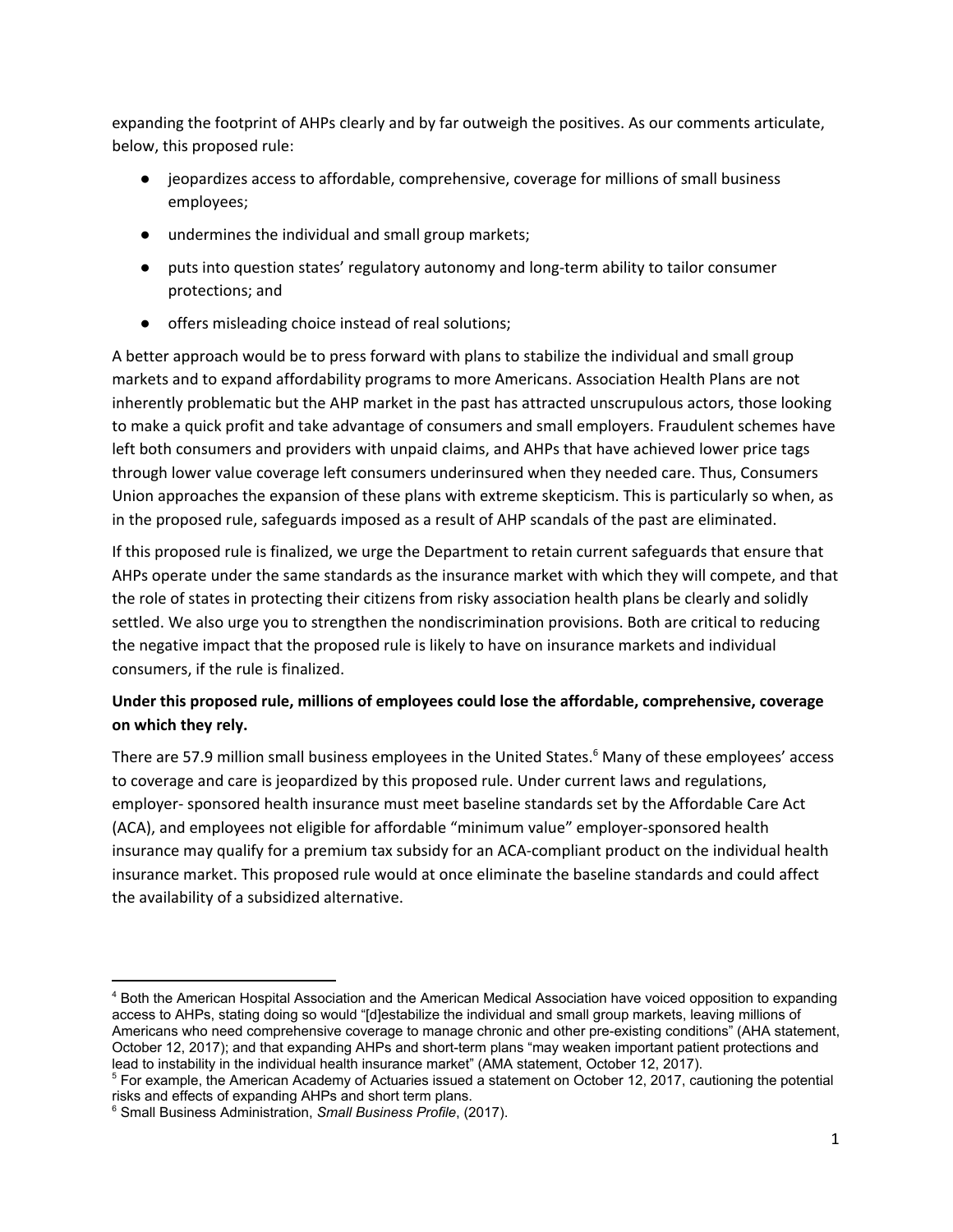Dropping the essential health benefits (EHBs) requirement will lead employees offered only an AHP product to discover that the insurance offered by their employer likely fails to serve their needs. For example, before the ACA essential health benefits standards were established:

- The vast majority of plans in the individual market did not cover maternity care. In fact, only 12 percent of plans in the individual market covered this benefit.<sup>7</sup> Even among plans that covered maternity services, the coverage was not always comprehensive or affordable. One study found that several plans charged a separate maternity deductible that was as high as \$10,000, and some plans had waiting periods of up to a year before maternity care would be covered.<sup>8</sup>
- One in five people enrolled in the individual market lacked coverage for prescription drugs.<sup>9</sup> Prescription drugs are vitally important to individuals with HIV, hepatitis, cancer, multiple sclerosis (MS), epilepsy and many other conditions. Rolling back coverage of prescription drugs means individuals and families would not be able to access the medicine they need to prevent or manage ongoing health conditions.
- $\bullet$  Mental health coverage was often excluded from plans, or was very limited.<sup>10</sup> It is estimated that over 32 million people gained access to coverage for mental health services, substance use disorder treatment or both benefits under the ACA.<sup>11</sup>

The proposed rule harks back to those days. It puts the economic stability and health of consumers at risk by allowing employers to offer limited coverage that fails to meet the needs of individuals and families. Small business owners make many important decisions in the course of managing their business. One of those decisions is whether to offer healthcare coverage, and what type of coverage they can afford to pay for given other competing financial obligations. The rationale on which an employer would base that decision will likely differ from that of an employee with a cancer diagnosis, pregnancy, or a chronically ill child. For those employees, the only way to obtain comprehensive coverage would be to enroll in a separate individual policy.<sup>12</sup> Unfortunately premium tax subsidies may not be available to some who go that route, $^{13}$  putting quality coverage and care outside their reach. To correct this, we urge the Department to amend current regulations to permit an individual who declines an employer-sponsored AHP to be deemed eligible for premium tax subsidy based on income.

Finally, the proposed rule appears to put the ACA rating protections at risk as well. The ACA prohibits premium rating to be based on anything other than age (in bands), family size, geography, and tobacco

<sup>7</sup> National Women's Law Center, *Turning to Fairness: Insurance Discrimination against Women Today and the Affordable Care Act*, (2012).

<sup>8</sup> *Id*.

<sup>9</sup> The Commonwealth Fund, *Eliminating Essential Health Benefits Will Shift Financial Risk Back to Consumers,* (March 15, 2017).

<sup>10</sup> *Id*.

<sup>11</sup> U.S. Department of Health & Human Services, *Affordable Care Act Will Expand Mental Health and Substance Use Disorder Benefits and Parity Protections for 62 Million Americans*, (February 2013).

 $12$  This is only an option for employees whose employer does not offer insurance with minimum essential coverage (MEC).

 $13$  An employee who is offered job-based coverage that meets requirements under the employer mandate  $-$  i.e. the minimum value standards and affordability requirements – does not qualify for a premium tax subsidy. Because this determination is based on minimum value, an actuarial calculation, an AHP product could meet the actuarial requirement and be deemed qualifying coverage though it offers inferior coverage to an ACA-compliant product, but still disqualify the employee from premium tax subsidy eligibility.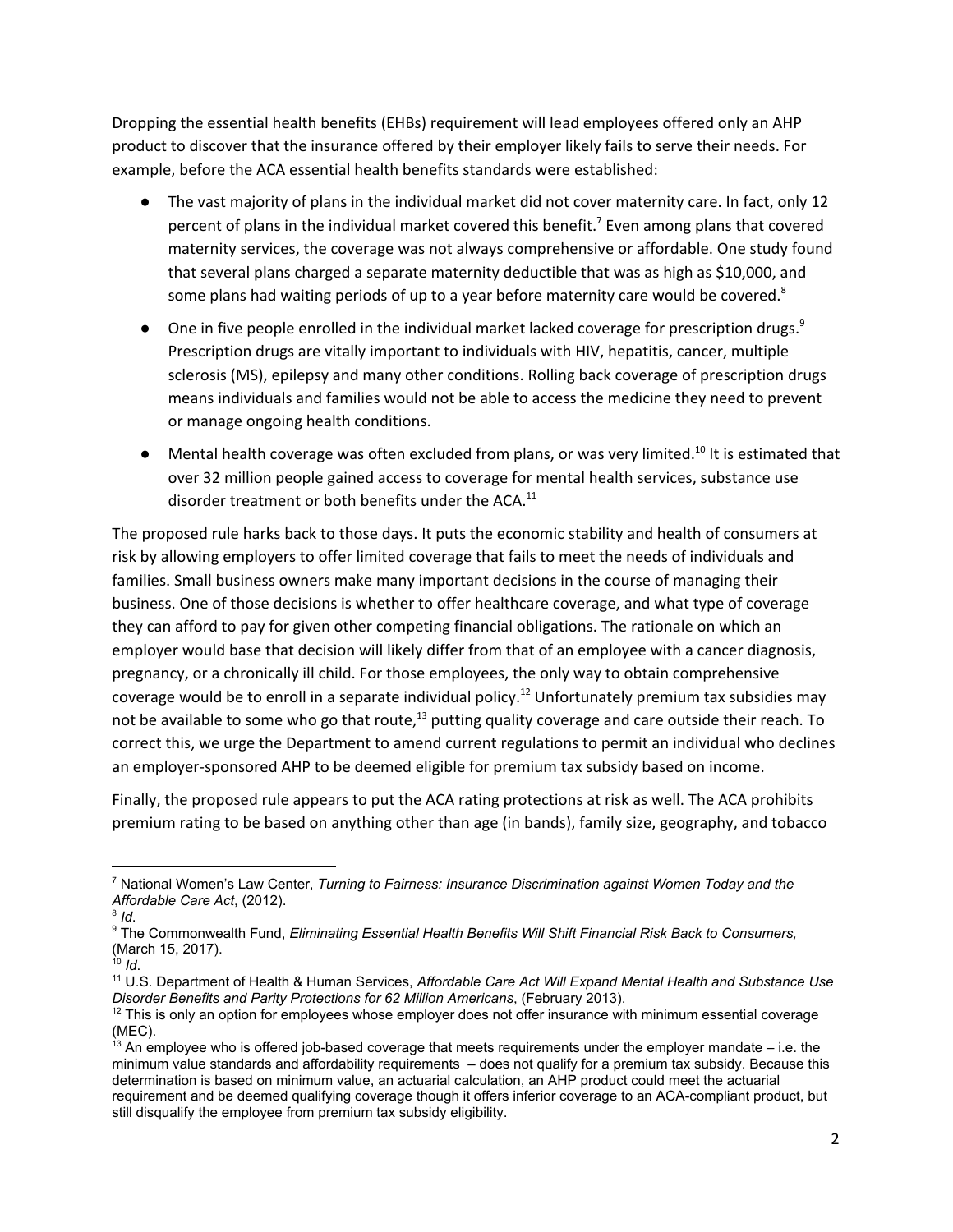use (if permitted by the state). Prior to the ACA, rating on gender, for example, was rampant, with women being charged more than men. Although the proposed rule would protect individuals from being charged more because of their gender, employers in industries that tend to have higher percentages of female employees could be charged higher premiums, which would ultimately be passed down to their employees. Similarly, the age and industry of employers could be considered as part of rate setting, leading to higher premiums for employers with older employees or in certain industries because these factors can be used as a proxy for higher health care utilization and/or employees with less-than-perfect health.

To safeguard against these issues, the Department should continue to apply the "look-through" doctrine, rather than treat AHPs as large group plans; if an AHP is offering coverage to individuals, including working owners, or small employers, the plans should be required to meet standards and protections set forth in the ACA for the individual and small group markets, respectively.

Response to the Department's request for comments on the nondiscrimination requirements, including how they balance risk selection issues with the stability of the AHP market and the ability of employers to innovate and enter voluntary coverage arrangements.<sup>14</sup>

The Department's proposal to apply the Health Insurance Portability and Accountability Act of 1996 (HIPAA) nondiscrimination provisions in §2590.702(a) and § 2590.702(b) to AHPs could shield consumers from some of the discriminatory practices exercised by AHPs of the past. However, these provisions are not enough. Within the framework proposed here remain a number of troubling loopholes. Under this proposal, AHPs would be exempt from EHB, rate reforms, and guaranteed issue requirements – all intended to protect those with pre-existing conditions. The fact is that AHPs would be able to structure benefits, eligibility, and marketing in order to attract groups that lean toward healthy, younger, and male members, meaning that they would disfavor groups that skew toward less healthy, older, and female members. Under the rules proposed, AHPs could avoid undesirable risk via de facto discriminatory practices, such as avoiding covering certain benefits, (for example: specialty drugs, mental healthcare, or maternity benefits), or engaging in marketing practices targeted at attracting healthier people. An AHP could avoid a geographic area where there is a high incidence of cancer rates, heart disease, and diabetes and thereby avoid covering sicker populations. Geographic limitations can also be used to engage in redlining practices. An AHP could also limit membership to a specific industry that has lower claims than other industries. All of these, and other practices with discriminatory impacts would be allowed.

All things considered, this rule would have the effect of advancing AHPs – products with a very troubled history – while undermining the individual and small group market, and prioritizing the preferences of some small business employers over the interests of their employees. To be sure, we encourage the Department to retain its proposal to apply the HIPAA nondiscrimination provisions to AHPs in the final rule. We also support this provision applying to all AHPs, regardless of when in time they were established. But, to more meaningfully prevent discrimination, the Department should also strengthen the protections in this provision by preventing groups or associations from varying premium rates to different employer members

<sup>&</sup>lt;sup>14</sup> Proposed rule at 624.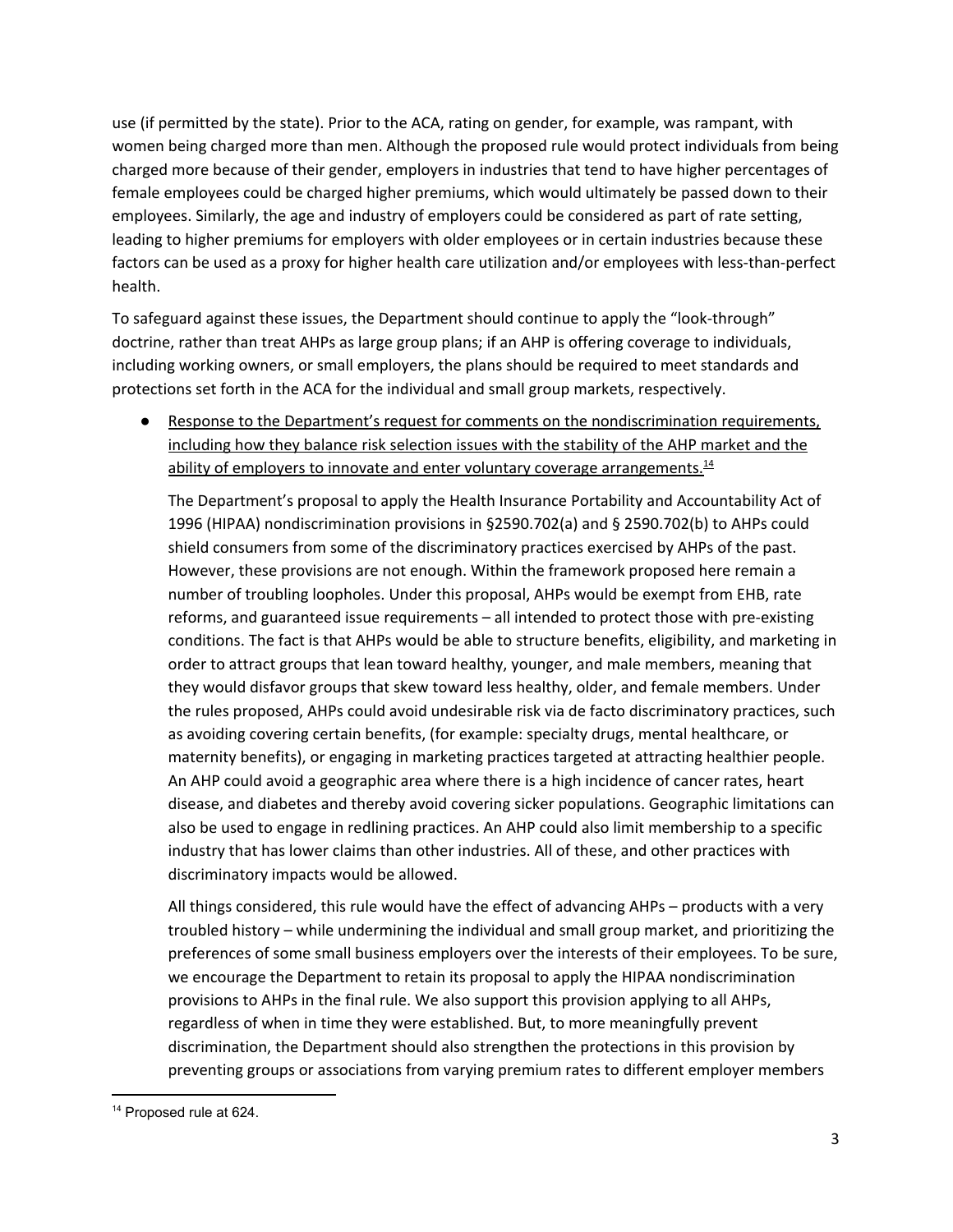based on gender, age, zip code or other geographic identifier, industry, or other factor that may be used to vary rates based on expected health care utilization. The final rule should also apply EHB, guaranteed issue and single-risk pool requirements to AHPs.

Response to the Department's request for comments on whether any notice requirements are needed to ensure that employer members of associations, and participants and beneficiaries of group health plans, are adequately informed of their rights or responsibilities with respect to AHP coverage.<sup>15</sup>

It is critically important that consumers receive all pertinent information available in order to make the best decision for themselves and their families. Rigorous notice requirements are necessary to ensure that the self-employed, employers, employer groups, and employees know if the AHP they are considering is less comprehensive than health plans available to them in the individual or small group markets. We suggest that this notification requirement includes a comparison of the differences between the AHP and ACA-compliant plans on the small group and individual market, such as a comparison of AHP coverage benefits to ACA essential health benefits (EHBs), and explicitly states in boldface type what benefits are not covered by the AHP. This notification will be especially valuable at the point when employers select whether to change their employee benefits from comprehensive ACA-compliant insurance to an AHP. The Department should also clarify that all notice requirements that apply to group health plans apply to plans under this regulation, including notice of appeal rights, summary of benefits and coverage, and summary plan descriptions. Finally, it is important that AHPs be required to provide notice to employer groups and potential beneficiaries if plans do not meet standards for minimum value. This will ensure that employer groups and employees know that the plans have lower value than ACA-compliant options in the individual or small group markets. Further, if the AHP does not meet minimum value, the employees and their dependents must be made aware of their right to receive coverage through the health insurance marketplaces, potentially with premium tax credits based on their income.

● Response to the Department's request for information on how best to ensure compliance with ERISA and ACA standards that would govern AHPs and on any need for additional guidance on the application of these standards or other needed consumer protections.<sup>16</sup>

The wording of this question, "how best to ensure compliance with ERISA and ACA standards that would govern AHPs,"<sup>17</sup> suggests that some of ERISA and the ACA may no longer govern AHPs. If so, that would be highly problematic for consumers. Holding AHPs to the same, full standards as ACA-compliant insurance products is necessary to protect consumers from the pitfalls of AHPs prior to when adequate safeguards were implemented. Holding AHPs to these same standards ensures fair market competition and promotes individual and small group market stability. We therefore strongly urge the Department to maintain the current standard for ERISA and ACA governance over AHPs rather than to lower even a fraction of the protections created by these two laws. In addition to maintaining the current federal framework for

<sup>&</sup>lt;sup>15</sup> Proposed rule at 624.

<sup>&</sup>lt;sup>16</sup> Proposed rule at 625.

<sup>&</sup>lt;sup>17</sup> Proposed rule at 625 (emphasis added).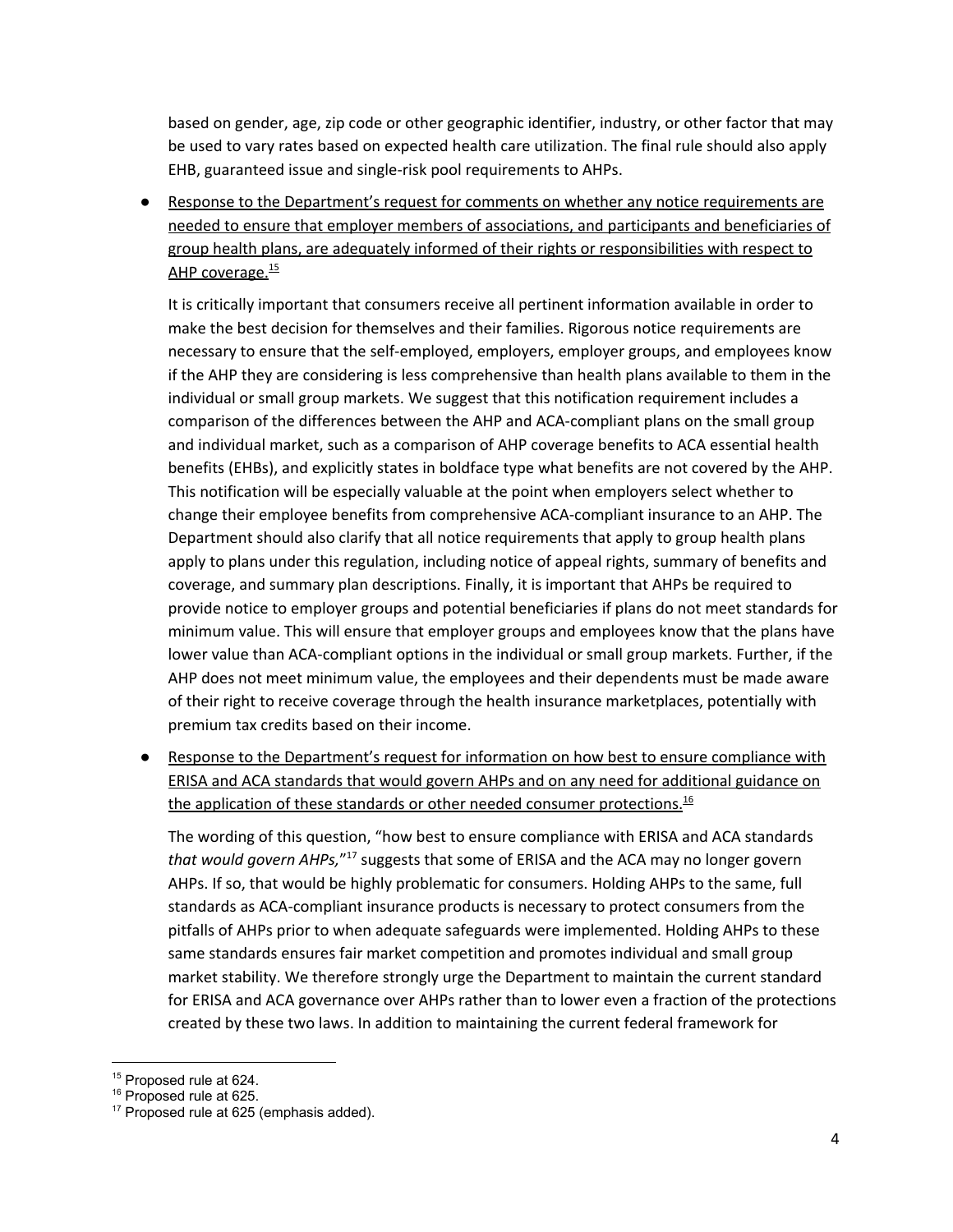protecting consumers against unscrupulous AHPs, we also press the Department to clearly demarcate the broad authority of state insurance regulators over AHPs, whether the AHPs are based in the state or selling in the state from other jurisdictions.

#### **Expansion of Association Health Plans would undermine the individual and small group markets.**

If, as expected, healthier consumers are diverted to AHPs, the consumers who remain in the individual and small group health insurance markets will experience higher premiums and destabilized insurance markets. <sup>18, 19</sup> As the American Academy of Actuaries explains, a "key to sustainability of health insurance markets is that health plans competing to enroll the same participants must operate under the same rules."<sup>20</sup> The Affordable Care Act (ACA) did just that, placing most AHPs under the same ACA consumer protections as other individual or small group plans, $^{21}$  and requiring them to abide by relevant state rules. As a result, very few AHPs compete with traditional insurance and those that do operate on an even pitch. This proposed rule threatens to reverse this, fragmenting the market and leaving consumers with chronic or costly healthcare conditions – and the federal government, when premium tax subsidies are paid – to shoulder spiraling insurance premiums. With 23 million self-employed entrepreneurs<sup>22</sup> newly eligible to buy in to AHPs under this rule, the threat is clear. This hazard is described as "speculative" within this proposed rule, $^{23}$  but Consumers Union and the broad range of other experts cited throughout this letter, from actuaries to insurance commissioners, perceive it as a near-certainty.

In addition, by permitting AHPs to sell coverage to small employers without meeting the minimum value standards of the ACA, the proposed rule seems to make a compelling argument for AHPs to structure themselves as a vehicle for small employers to redirect their costlier employees – such as those who are older or have chronic conditions – into the individual market. This would intensify risk segmentation, making coverage even cheaper within the AHP and more expensive in the regulated markets. It would also transfer the burden to subsidize healthcare coverage from employers on to the federal government. This is because, if the employer only offers to employees an AHP that fails to meet minimum-value standards, then employees are eligible for federally subsidized health insurance coverage in the individual market. In this way, employers could pay less in insurance premiums for their employees, and employees will have a choice: a cheap employer-subsidized plan coupled with potentially massive financial risk of a five-figure deductible, or a comprehensive government-subsidized plan that is especially attractive to employees who know their healthcare costs in the coming year will likely exceed premium savings. The ACA sought to prevent precisely this scenario by requiring all small group insurance to have a minimum actuarial value of 60% and requiring all large employers to pay a substantial penalty if their plans failed to meet this standard and any of their employees chose to exercise the right this gave them to buy subsidized coverage in the Exchange. This proposed rule would

<sup>&</sup>lt;sup>18</sup> American Academy of Actuaries, *Issue Brief: Association Health Plans*, (February 2017).

<sup>19</sup> The National Association of Insurance Commissioners, *Consumer Alert: Association Health Plans Are Bad for Consumers*, (undated). TheNAIC has warned that AHPs "threaten the stability of small group markets." 20 American Academy of Actuaries, *Issue Brief: Association Health Plans*, (February 2017).

<sup>&</sup>lt;sup>21</sup> Health Affairs, Implementing Health Reform: Association Health Plans, September 1, 2011. Because some AHPs are treated as a single ERISA plan – a narrow definition set by HHS for an association of employers that meets certain requirements – not all AHPs are held to ACA consumer protections for the individual and small group market

<sup>(</sup>such as essential health benefits and rate standards).<br><sup>22</sup> In 2017, the Small Business Administration reported 23,836,937 nonemployer firms out of 29,643,319 total small firms. Small Business Administration, *Small Business Profile*, (2017).

<sup>&</sup>lt;sup>23</sup> Proposed rule at 628.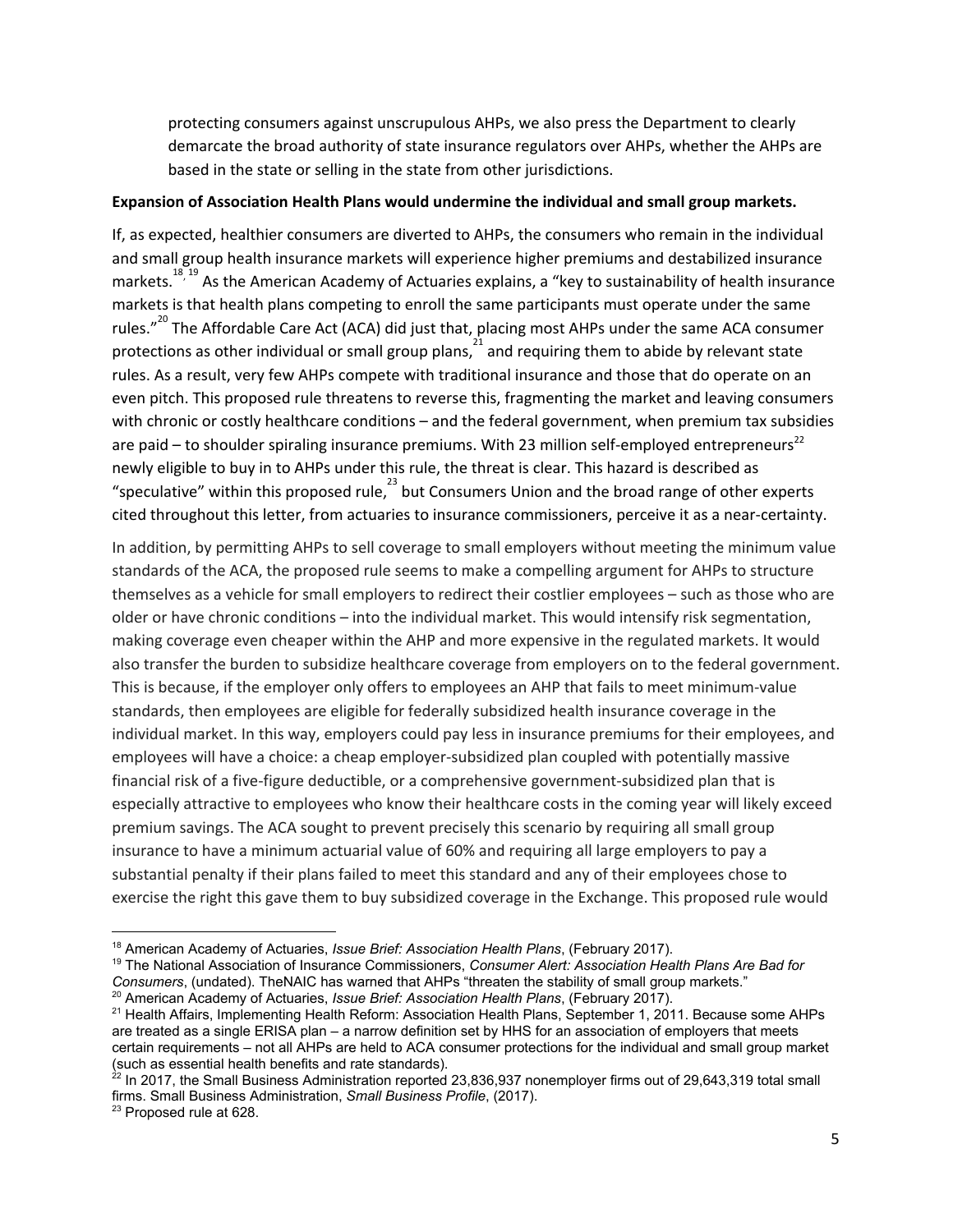undermine a well-designed system by giving small employers the right to buy into the benefits of "large group" status without taking on the burdens.

● Response to the Department's request for comments on the impact of these proposals on the risk pools of the individual and small group health insurance markets, and for data, studies or other information that would help estimate the benefits, costs, and transfers of the rule.<sup>24</sup>

The proposed rule threatens to weaken the small group and individual market risk pools as small employers and individuals who claim self-employment move to AHPs and away from their currently assigned risk pool. If this proposed rule is finalized, AHPs would be offered alongside other small group and individual market plans. However, the AHPs would operate under different rules. Past experience shows this is likely to lead to cherry-picking, adverse selection, and increased costs for sicker individuals and small businesses.<sup>25</sup> Put another way, this would lead to health risk being segmented with the less healthy consumers outside the AHP risk pool. This position is supported by a number of sources, including the Congressional Budget Office (CBO). In 2003, the CBO concluded "As relatively low-cost firms are attracted to the new AHP market, the average costs and thus the premiums facing firms in the state-regulated market would increase."<sup>26</sup> This finding was issued again two years later, in the CBO score for H.R. 525 Small Business Health Fairness Act of 2005. A core, long-held Consumers Union principle is to support broad pooling of risk as fairer and more cost-effective for consumers.<sup>27</sup> We do not support lower rates for healthiest consumers at the expense of older or sicker consumers.

Response to the Department's request for comments on the concerns that AHPs will be more likely to form in industries with younger, healthier employees, as employers and their employees receive greater access to more affordable coverage than is available in the individual and small group markets.<sup>28</sup>

The proposed regulation would create an uneven playing field between AHPs and the individual and small-group markets. Because the rule would subject AHPs to substantially weaker standards than ACA-compliant plans, the plans could be structured and marketed to attract younger and healthier people, thus pulling them out of the ACA-compliant small-group market and leaving older, sicker, and costlier risk pools behind. If healthier individuals and small groups are syphoned from the individual and small group markets, costs will increase and plan choices will decrease for employers and individuals remaining in those markets. Consumers who need comprehensive coverage, including those with pre-existing conditions, and consumers with incomes too high to qualify for subsidies, would face rising premiums and potentially fewer plan choices.

<sup>&</sup>lt;sup>24</sup> Proposed rule at 625.

<sup>&</sup>lt;sup>25</sup> In 2003, the CBO concluded "As relatively low-cost firms are attracted to the new AHP market, the average costs and thus the premiums facing firms in the state-regulated market would increase." Congressional Budget Office Cost Estimate, H.R. 660 Small Business Health Fairness Act of 2003, July 11, 2003. This finding was issued again two years later, in the CBO score for H.R. 525 Small Business Health Fairness Act of 2005.<br><sup>26</sup> Congressional Budget Office Cost Estimate, H.R. 660 Small Business Health Fairness Act of 2003, July 11, 2003.

<sup>27</sup> Consumers Union, *Congress Should Take an Evidence-Based, Consumer-Centric Approach to Health Reforms,* (2017).

<sup>&</sup>lt;sup>28</sup> Proposed rule at 628.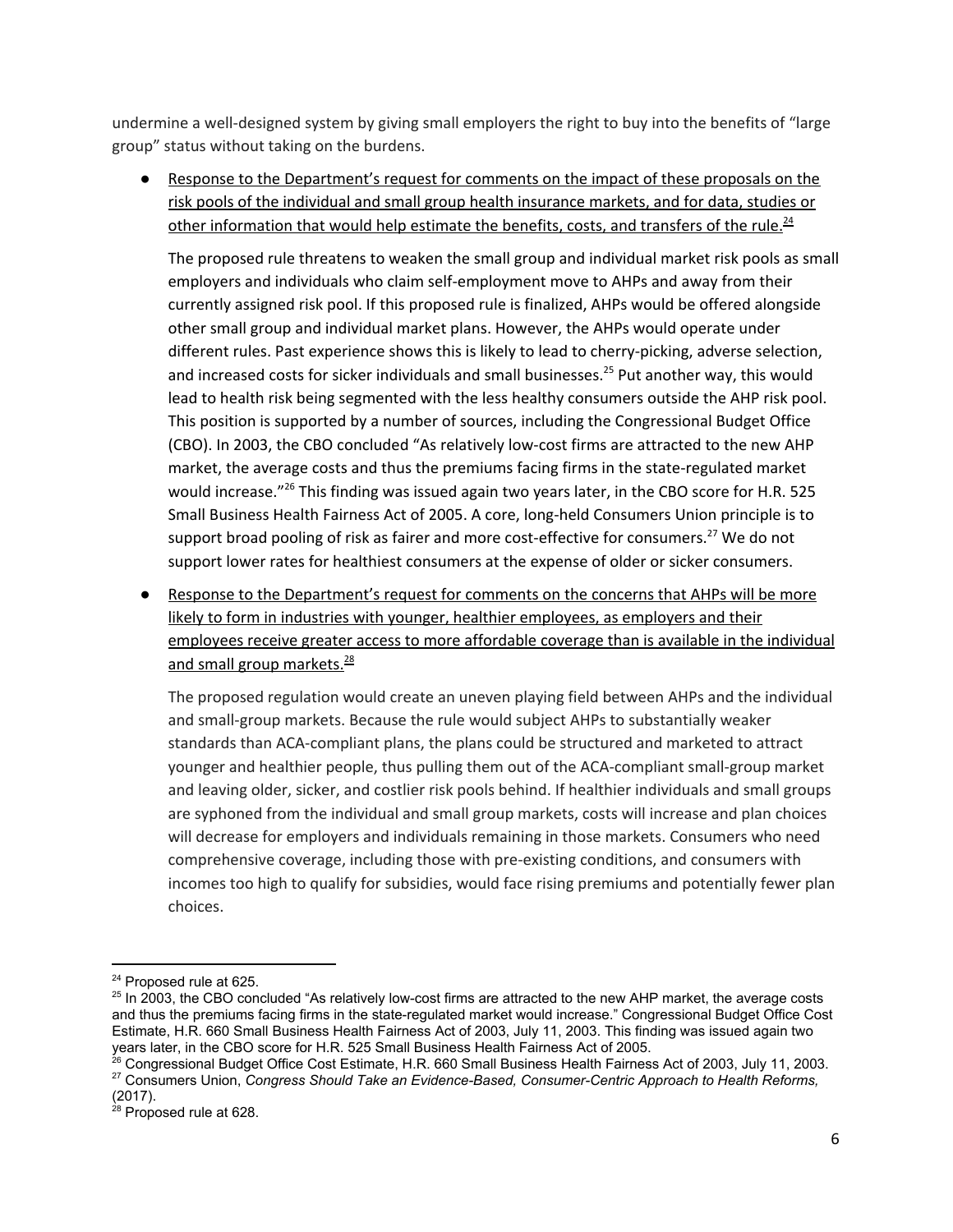● Response to the Department's suggestion that "An AHP that realizes sufficient efficiencies may offer attractive prices even to less healthy groups" and that "AHPs have the potential to create significant efficiencies that could lower premiums across the board."<sup>29</sup>

The Department fails to justify either its suggestion that AHPs will achieve sufficient efficiencies or that AHPs will use efficiencies to offset premiums and offer AHP membership to less healthy enrollee groups. It is more likely that AHPs will achieve savings by taking on a carefully curated risk pool and by covering less costly care. Furthermore, Consumers Union generally rejects the notion that insurers, and by extension AHPs, will forward the fruits of efficiencies on to consumers as there is very little incentive for them to do so.

## **This proposed rule jeopardizes states' regulatory autonomy and long-term ability to tailor consumer protections.**

Ratcheting back states' ability to regulate AHPs sold in their jurisdiction does not allow states to identify and address the unique needs of their citizenry. Although states would continue to adopt solvency and other financial or licensure requirements for AHPs, it is foreseeable that state regulators that assert other regulatory oversight will be challenged in court, stretching state resources (both time and money), with consumers continuing to be victimized while lawsuits make their way through the legal system. In addition, whether and to what extent states can adopt other regulatory standards—such as network adequacy requirements, minimum loss ratios, or essential health benefits—is far from certain. Although the proposed rule's preamble suggests states will retain their long-held authority to regulate insurance and health plans in their jurisdiction, three provisions in the proposed rule seem to significantly curtail that authority: 1) the requirement that state regulation not be "inconsistent" with ERISA; 2) DOL's authority to exempt AHPs, individually or by class, from state insurance regulation; and 3) the implied curtailment of state authority by allowing sale of AHPs across state lines.

Finally, AHPs will have the opportunity to sell across state lines, adhering only to the rules of the least regulated state. This would challenge the viability of many state-based markets, $^{30}$  and render regulators powerless to protect their constituents. Prior to the 1983 act of Congress that clarified states' authority to regulate association health plans and multiple employer welfare arrangements (MEWAs), AHPs would often set up headquarters in one state with limited regulatory oversight. Then, they would market policies to businesses and consumers in other states with more robust regulation, thereby bypassing those states' more protective rating and benefit standards, claiming jurisdiction of the headquarter state with a weaker regulatory scheme. $^{31}$  Consumers cannot afford to return to those days of limited oversight.

To avoid that real threat of a race to the bottom in terms of regulatory oversight, we urge the Department to clearly confirm that states will retain authority over AHPs for their residents in all facets, from finances to minimum coverage standards, and everything in between. The Department must also ensure that states have time prior to the resurgence of AHPs to review current state laws that might apply to AHPs, and fill gaps in their regulatory framework as needed.

<sup>&</sup>lt;sup>29</sup> Proposed rule at 628.

<sup>30</sup> American Academy of Actuaries, *Issue Brief: Association Health Plans*, (February 2017).

<sup>31</sup> Commonwealth Fund, *Association Health Plans: Maintaining State Authority Is Critical to Avoid Fraud, Insolvency, and Market Instability*, (January 24, 2018).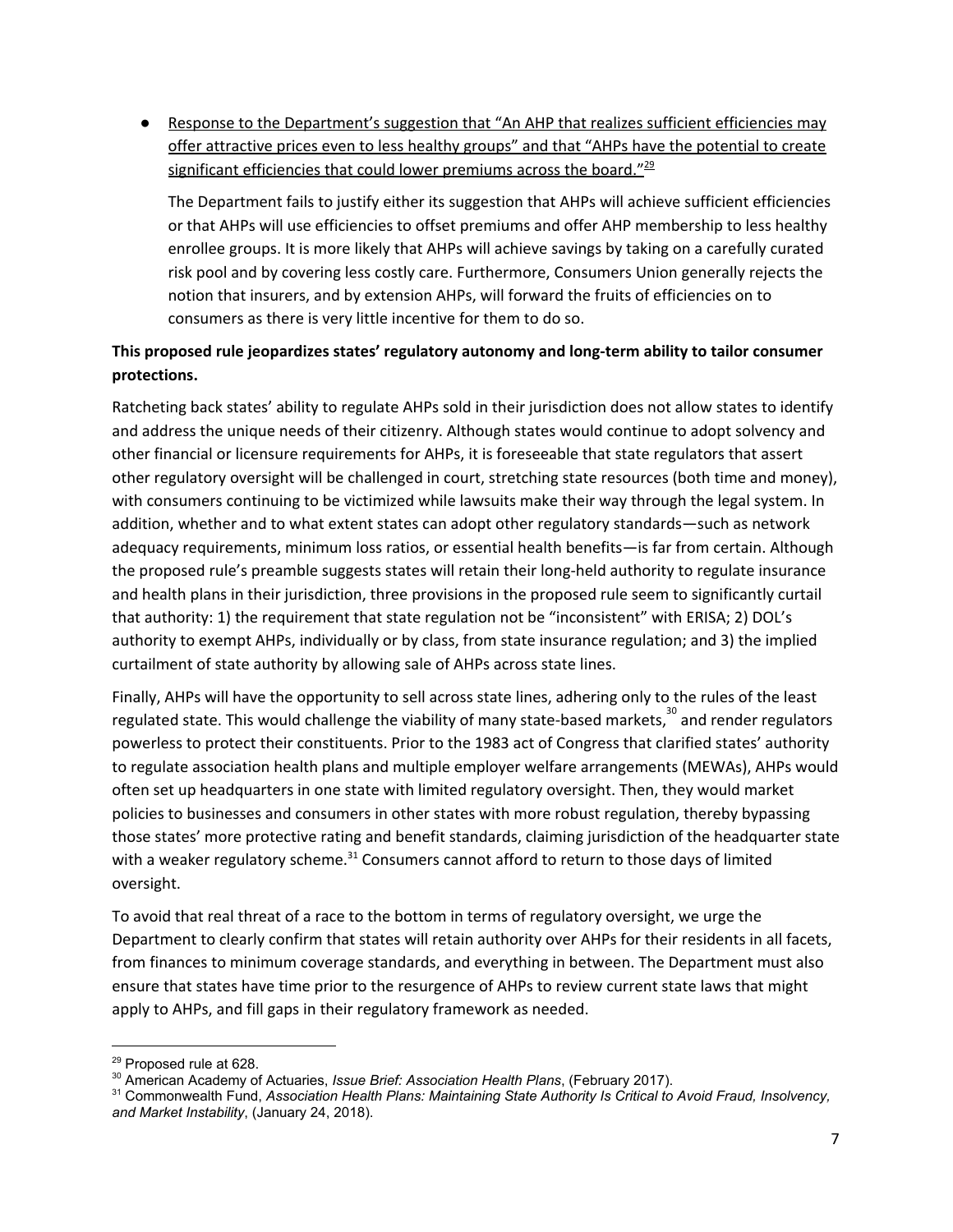Response to the Department's request for information on the relative merits of possible exemption approaches under ERISA section 514(b)(6)(B), both in the potential for such exemptions to promote healthcare consumer choice and competition across the United States, as well as in the risk such exemptions might present to appropriate regulation and oversight of AHPs, including State insurance regulation oversight functions.<sup>32</sup>

Section 514(b)(6) of 29 U.S.C. §1144(b)(6) was added to ERISA because some MEWAs, which include AHPs, were avoiding state solvency requirements.<sup>33</sup> This revision to ERISA clarified that MEWAs were subject to some if not all state insurance laws.<sup>34</sup> The health insurance market in the years leading up to the 1983 revision of ERISA were stressful and unstable for consumers who, for one reason or another, enrolled in MEWAs such as AHPs. In the years since, the problems associated with AHPs lingered, necessitating the added safeguards implemented via the ACA. There is no evidence, either in historical experience or in the proposed rule itself, that these precautions – which protect consumers and providers alike – are unnecessary. Instead, it is clear that exemptions to the approaches under this section of ERISA will undermine the stability of the insurance markets and likely take power from the states that are in the best position to protect and serve their residents.

#### **Association Health Plans offer misleading choice instead of real solutions.**

Association Health Plans are far from a policy solution that would improve coverage options and make premiums more affordable. Instead, AHPs are characterized by a legacy of failure, so much so that over a decade ago, our organization warned readers to be wary of AHPs, as many were "bogus health insurance plans [that] left tens of thousands of people without coverage and millions in unpaid medical bills."<sup>35</sup> While some consumers enrolled in AHPs fully understanding the benefit limitations, some AHPs defrauded consumers about benefits.<sup>36</sup> In either case, consumers holding policies for AHPs that became insolvent were left abruptly uninsured and providers stranded with unpaid claims.<sup>37</sup> For these reasons, the National Association of Insurance Commissioners (NAIC), has warned that AHPs "provide inadequate benefits and insufficient protection to consumers."<sup>38</sup> Legislative protections via ERISA and the ACA curtailed risks associated with AHPs, but some bad actors remain. 39

<sup>&</sup>lt;sup>32</sup> Proposed rule at 625.

<sup>33</sup> American Bar Association, *ERISA Basics: Preemption (Update),* (undated).

<sup>&</sup>lt;sup>34</sup> Which state laws apply to each MEWA depends on whether the MEWA is fully insured or non-fully insured.

<sup>35</sup> Consumer Reports, *Phony Health Insurance*, (July, 2003). The story noted that fraudulent sales and financial instability left consumers on the hook for \$65 million in unpaid medical bills.

<sup>&</sup>lt;sup>36</sup> Commonwealth Fund, "Association Health Plans: Maintaining State Authority is Critical to Avoid Fraud, Insolvency, and Market Instability," (January 24, 2018).

<sup>37</sup> *Id*.

<sup>38</sup> National Association of Insurance Commissioners, *Consumer Alert: Association Health Plans are Bad for Consumers*, (undated).

 $39$  For example, in April, 2017, Massachusetts reached a \$2.9 million settlement with Kansas-based Unified Life Insurance Company over allegations that the insurer engaged in deceptive practices, such as making false promises that certain services were covered that were not.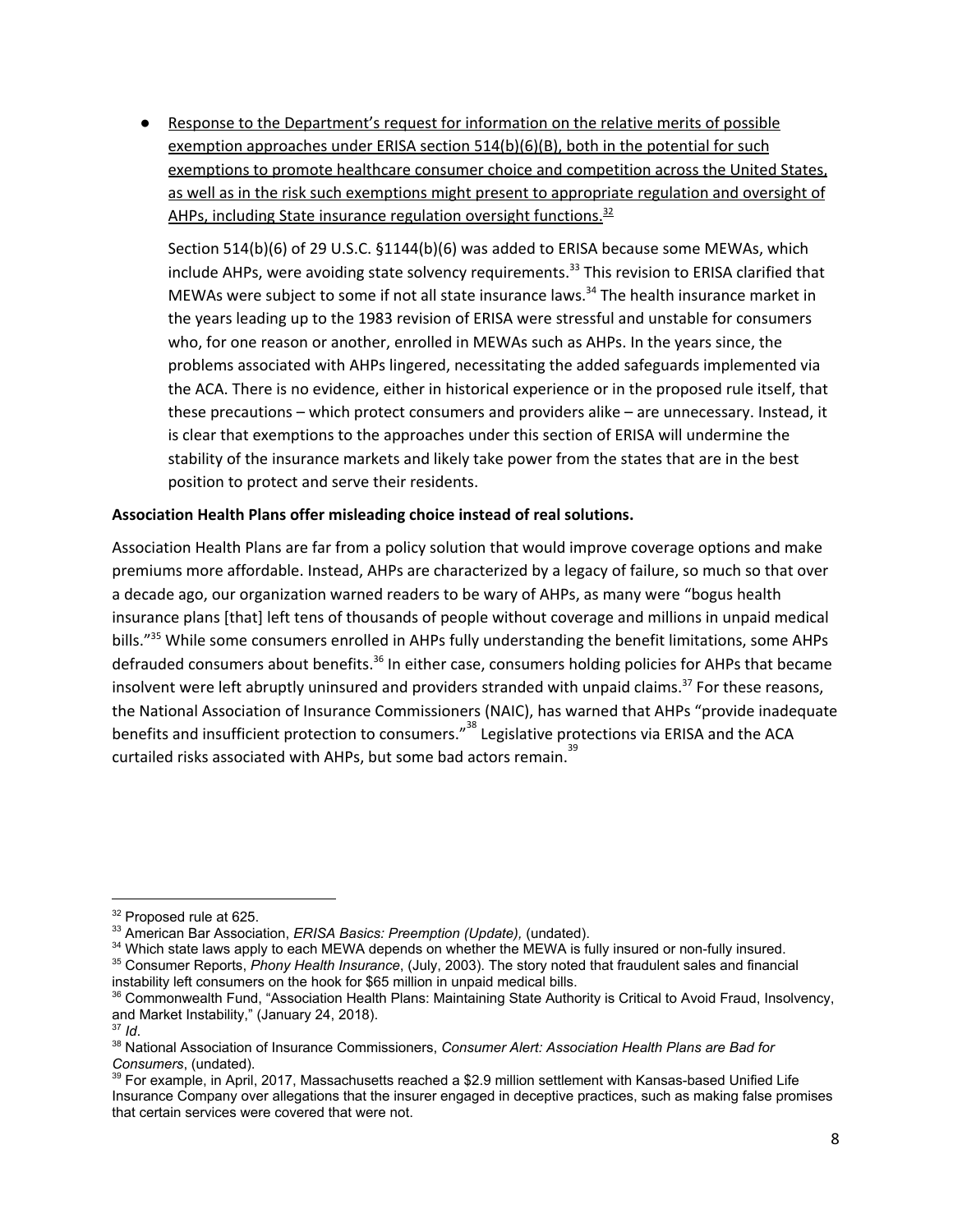The Department acknowledges the risk that AHPs may not operate in the interest of consumers,  $^{40}$  and suggests that the Department will have to commit additional resources to AHP oversight. Given competing demands on the Department's time and budget, we are not confident that the level of oversight needed to ensure consumers are protected will be possible, regardless of good intent. In addition, oversight will fail consumers if it is based on inadequate standards.

● Response to the Department's request for comment on whether the final rule, if adopted, should also recognize other bases for finding a commonality of interest.<sup>41</sup>

The final rule, if adopted, should impose more constraints on the commonality test than in the proposal, not fewer. As drafted, the commonality test simply requires employers be in the same industry or profession, regardless of geography, or be in a geographically limited area, such as a single state or metropolitan area. This broad definition already allows for cherry picking of lower risk industries, professions, and geographic areas, as described above. Furthermore, it is so permissive as to practically promote sale of AHPs across state lines. Sale of AHPs across state lines is something to be wary of, for the reasons cited above. In 1983, Congress took the step to amend the Employee Retirement Income Security Act of 1974 (ERISA) in order to make clear the power of states to exercise broad authority over MEWAs,<sup>42</sup> of which AHPs are one. Congress took this step because experience demonstrated that MEWAs without adequate oversight and constraints were harmful for consumers. We see no evidence that would indicate that the threat has changed. Therefore, the Department should both reconsider expanding the commonality test and reject suggestions to recognize other bases for commonality of interest that do not clearly indicate how the benefit of broadening the definition counteracts the risks to consumers.

Response to the Department's request for comments on the benefits of AHPs offering wider choices including less comprehensive policies as well as any risk of adverse effects on individual or small group markets.<sup>43</sup>

The "wider choices" likely to be offered by carriers are likely to be inadequate to truly insure consumers against the health risks they face across the span of their lives. Small businesses can already purchase coverage through AHPs. These AHPs are currently regulated by the states, just like other insurance in the small group market. Yet, AHPs have not proliferated because of the limitations put on them to protect would-be enrollees. This is precisely why some interests have lobbied for a proposed rule like this one. The preferential rules included in this proposal will fuel the growth of AHPs; it is unclear what, if any, new benefits enrolled members would gain. Concurrently, that preferential status will most certainly destabilize the individual and small group markets, causing premiums in those markets to soar for the reasons discussed throughout these comments.

<sup>&</sup>lt;sup>40</sup> Proposed rule at p. 633, stating "Historically, self-insured MEWAs have been particularly vulnerable to financial mismanagement and abuse. MEWA promoters sometimes have used self-insurance both to evade State oversight and to maximize opportunities for abusive financial self-dealing, often with highly negative consequences for their enrollees."

<sup>&</sup>lt;sup>41</sup> Proposed rule at 619.

<sup>42</sup> The Commonwealth Fund, *MEWAs: The Threat of Plan Insolvency and Other Challenges*, (March 2004).

<sup>&</sup>lt;sup>43</sup> Proposed rule at 628.